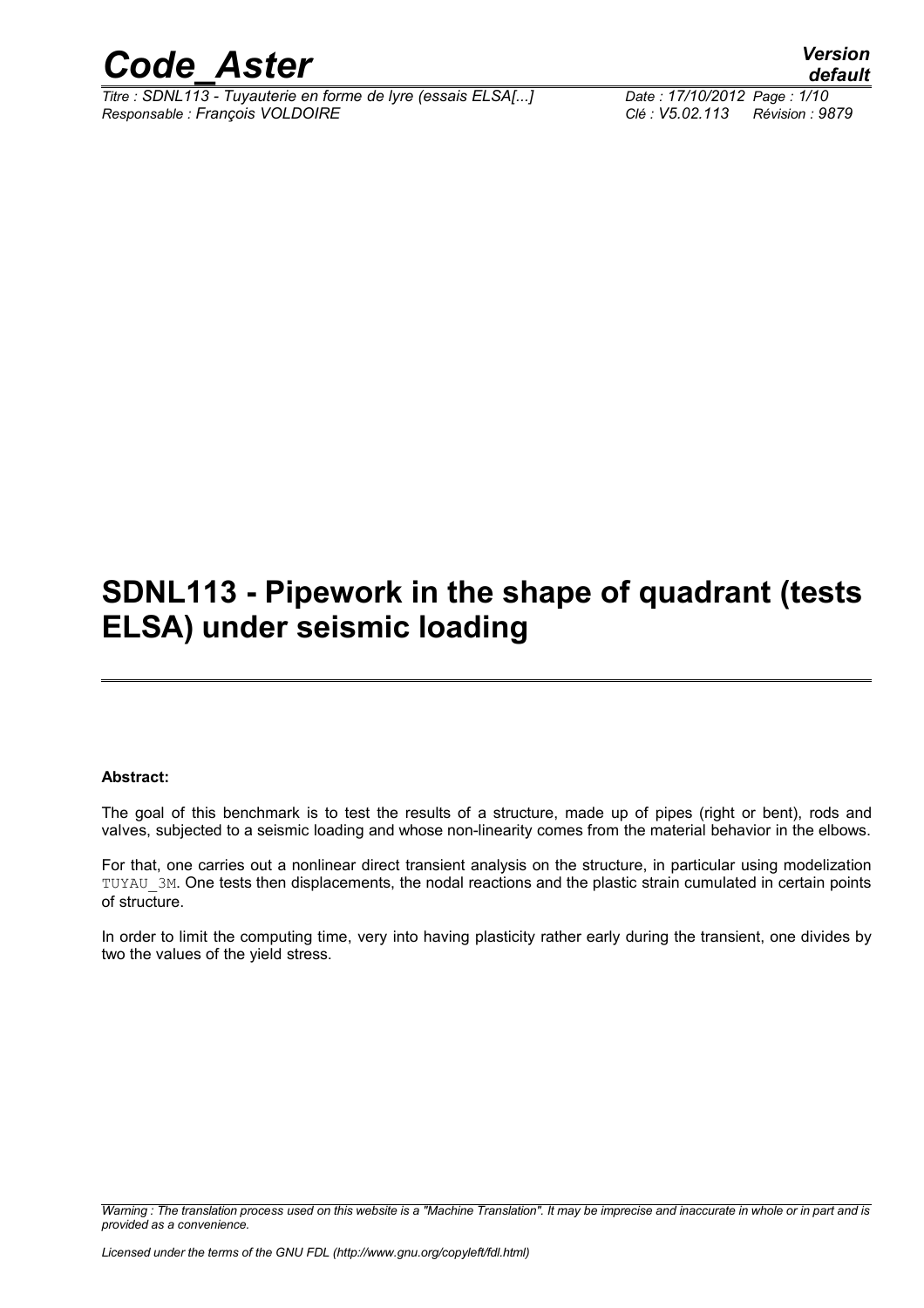*Titre : SDNL113 - Tuyauterie en forme de lyre (essais ELSA[...] Date : 17/10/2012 Page : 2/10 Responsable : François VOLDOIRE Clé : V5.02.113 Révision : 9879*

## **1 Problem of reference**

### **1.1 Geometry**



**Appears 1.1-a: Geometry (tests ELSA realized by the CEA/EMSI).**

*Warning : The translation process used on this website is a "Machine Translation". It may be imprecise and inaccurate in whole or in part and is provided as a convenience.*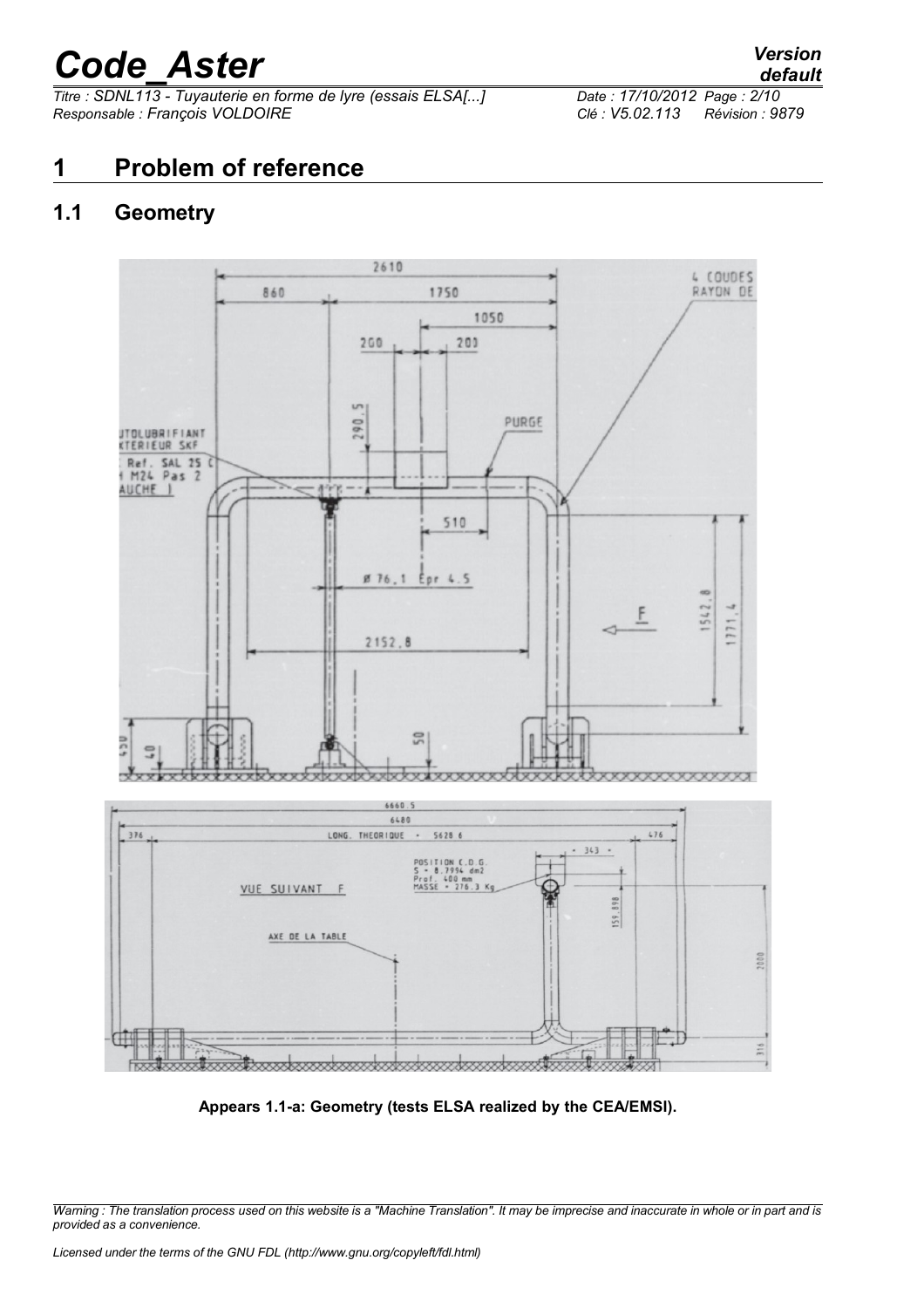*Titre : SDNL113 - Tuyauterie en forme de lyre (essais ELSA[...] Date : 17/10/2012 Page : 3/10 Responsable : François VOLDOIRE Clé : V5.02.113 Révision : 9879*

*default*

Mesh group: *POUTRES* : together right pipes *COUDES* : together pipe elbows *PATVAN ,VANNE ,ENCBIS1 , ENC1 ,ENC2 ENCBIS2 , PATBIELA, PATBIELB PATBIELC , BIELA, BIELB ,BIELC ,CDGVAN*

Nodes group:

 $A$ ,  $\dots$ ,  $L$ 

Geometry of the pipes:

*SECTION A*

- Mesh groups : *POUTRES COUDES PATVAN*
	- $R = 8.485 \times 10^{-2} m$ **External radius**
	- $EP = 7.345 \times 10^{-3} m$ *m* Thickness
- Mesh groups: *BIELA BIELB* , *BIELC*
	- $R = 38.05 \times 10^{-3} m$ **external Radius**
	- $EP = 4.5 \times 10^{-3} m$ *m* Thickness

#### *SECTION B*

- Mesh groups: *PATBIELC*
	- $R=4.55\times10^{-2}$  Radius
- Mesh groups: *PATBIELA*
	- $R1 = 8.6 \times 10^{-2} m$ *m* Radius at end 1
	- $R2 = 4.55 \times 10^{-2} m$ *m* Radius at end 2

*Warning : The translation process used on this website is a "Machine Translation". It may be imprecise and inaccurate in whole or in part and is provided as a convenience.*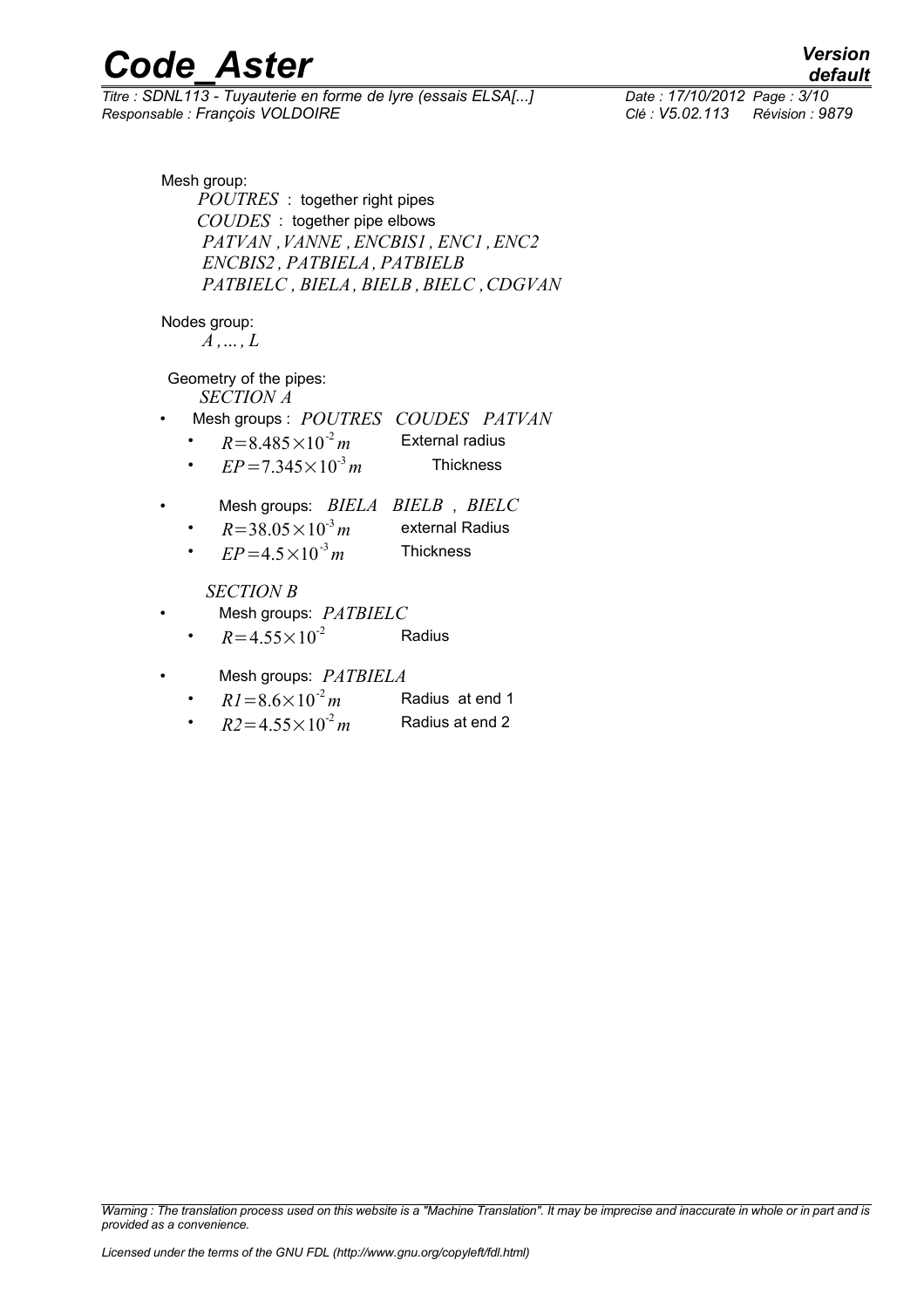*Titre : SDNL113 - Tuyauterie en forme de lyre (essais ELSA[...] Date : 17/10/2012 Page : 4/10 Responsable : François VOLDOIRE Clé : V5.02.113 Révision : 9879*



**Appears 1.1-b: Modelization of the geometry.**

*Warning : The translation process used on this website is a "Machine Translation". It may be imprecise and inaccurate in whole or in part and is provided as a convenience.*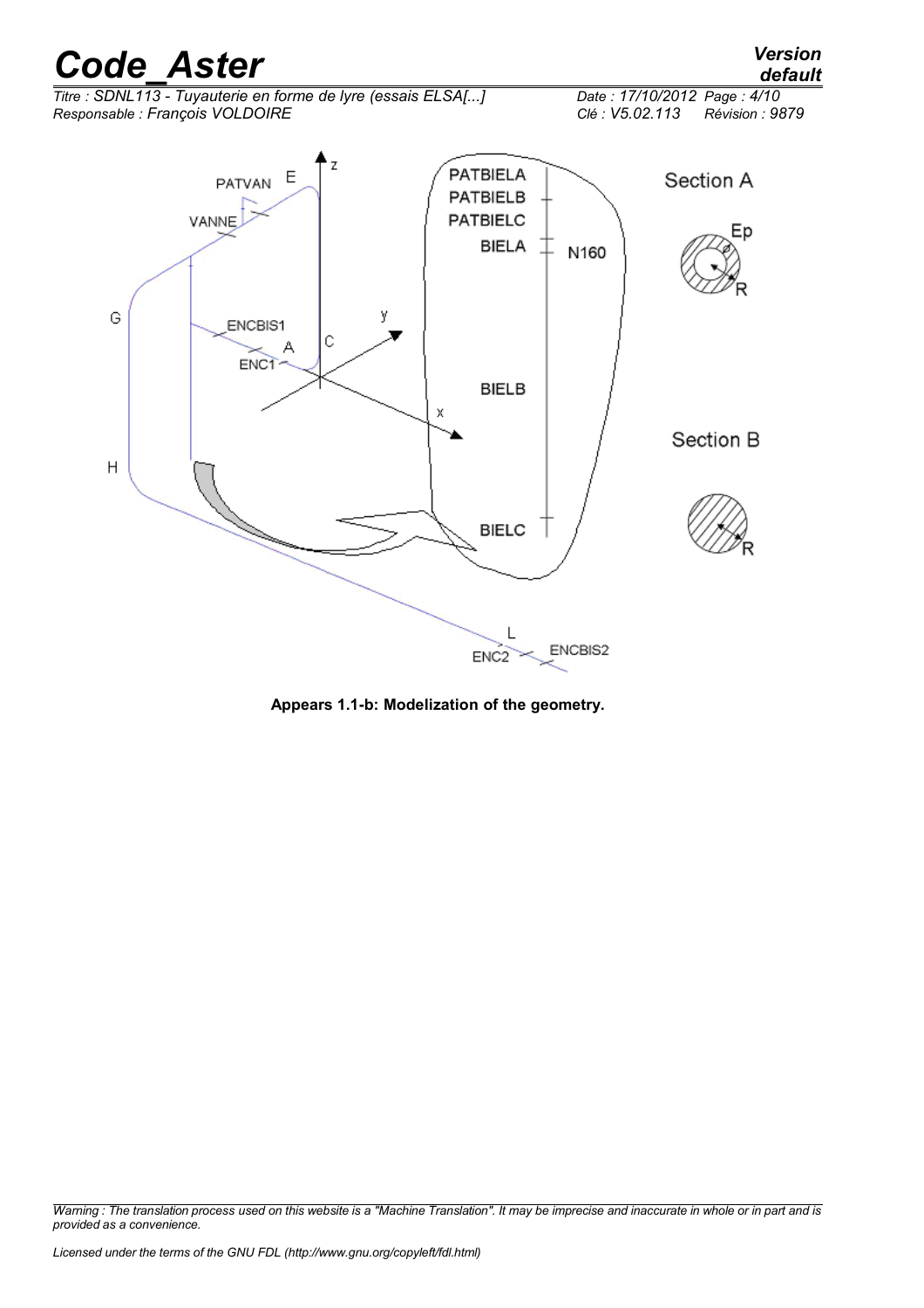| <b>Code Aster</b>                                                                                                                                                                                                                                        | <b>Version</b><br>default                                                                                                                                  |
|----------------------------------------------------------------------------------------------------------------------------------------------------------------------------------------------------------------------------------------------------------|------------------------------------------------------------------------------------------------------------------------------------------------------------|
| Titre : SDNL113 - Tuyauterie en forme de lyre (essais ELSA[]<br>Responsable : François VOLDOIRE                                                                                                                                                          | Date: 17/10/2012 Page: 5/10<br>Clé : V5.02.113<br>Révision : 9879                                                                                          |
| 1.2<br><b>Elastic properties of the materials</b>                                                                                                                                                                                                        |                                                                                                                                                            |
| <b>POUTRES</b> :                                                                                                                                                                                                                                         |                                                                                                                                                            |
| Young's modulus:<br>$\bullet$<br>Poisson's ratio:<br>Density:<br>COUDE1, COUDE2, COUDE3, COUDE4:                                                                                                                                                         | $E = 1.9 \times 10^{11} Pa$<br>$v = 0.3$<br>$\rho = 1.30273 \times 10^4 \text{ kg m}^3$                                                                    |
| Young's modulus:<br>٠<br>Poisson's ratio:<br>$\bullet$<br>Density:<br>Slope of curve of tension:<br>$\bullet$<br>$D$ _ SIGM _ EPSI = 7.67 $\times$ 10 <sup>9</sup> N m <sup>-2</sup><br>Elastic limit:<br>$\bullet$<br>Constant of PRAGER :<br>$\bullet$ | $E = 1.9 \times 10^{11} Pa$<br>$v = 0.3$<br>$\rho = 1.47373 \times 10^4 \text{ kg m}^{-3}$<br>$SY = 121.2 \times 10^6 N m^2$<br>$C = 5.328434 \times 10^9$ |
| The elastic limit was reduced in order to plasticize earlier.<br>PATVAN:<br>$\bullet$                                                                                                                                                                    |                                                                                                                                                            |
| Young's modulus:<br>$\bullet$<br>Poisson's ratio:<br>$\bullet$<br>Density:                                                                                                                                                                               | $E = 1.9 \times 10^{11} Pa$<br>$v = 0.3$<br>$\rho = 0.0$ kg m <sup>-3</sup>                                                                                |
| PATBIELA :<br>$\bullet$                                                                                                                                                                                                                                  |                                                                                                                                                            |
| Young's modulus:<br>Poisson's ratio:<br>Density:                                                                                                                                                                                                         | $E = 1.8 \times 10^{11} Pa$<br>$v = 0.3$<br>$\rho = 4.43 \times 10^3 kg m^3$                                                                               |
| PATBIELC :<br>$\bullet$                                                                                                                                                                                                                                  |                                                                                                                                                            |
| Young's modulus:<br>$\bullet$<br>Poisson's ratio:<br>Density:                                                                                                                                                                                            | $E = 1.8 \times 10^{11} Pa$<br>$v = 0.3$<br>$\rho = 6.92 \times 10^3 \text{ kg/m}^3$                                                                       |
| BIELA, BIELB, BIELC:<br>$\bullet$                                                                                                                                                                                                                        |                                                                                                                                                            |
| Young's modulus:<br>$\bullet$<br>Poisson's ratio:<br>Density:                                                                                                                                                                                            | $E = 1.8 \times 10^{11} Pa$<br>$v = 0.3$<br>$\rho = 6.86 \times 10^3 \text{ kg m}^{-3}$                                                                    |
| <b>POUTRES</b> :<br>$\bullet$                                                                                                                                                                                                                            |                                                                                                                                                            |
| Young's modulus:<br>$\bullet$<br>Poisson's ratio:                                                                                                                                                                                                        | $E = 1.9 \times 10^{11} Pa$<br>$v = 0.3$                                                                                                                   |

*Warning : The translation process used on this website is a "Machine Translation". It may be imprecise and inaccurate in whole or in part and is provided as a convenience.*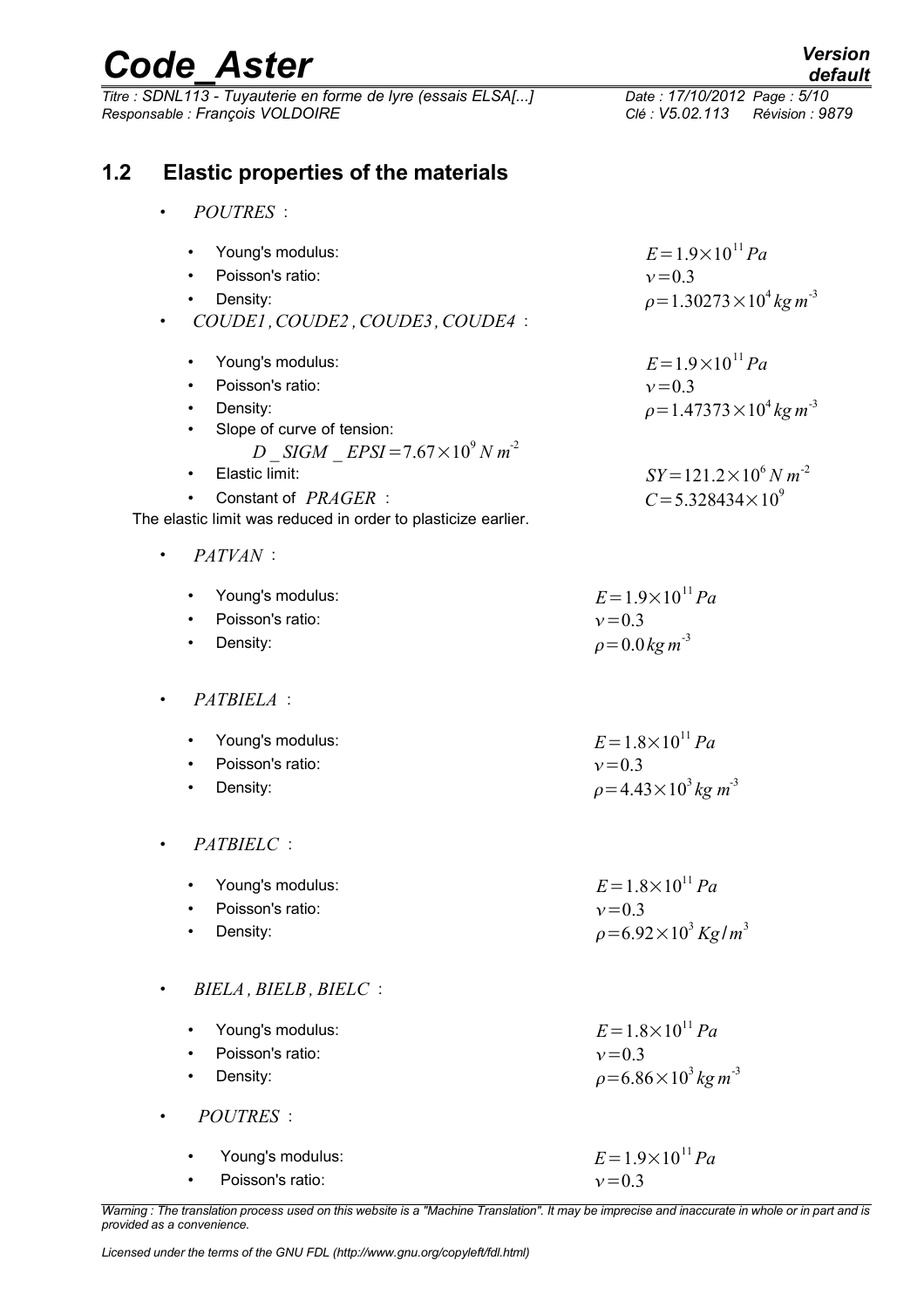*Titre : SDNL113 - Tuyauterie en forme de lyre (essais ELSA[...] Date : 17/10/2012 Page : 6/10 Responsable : François VOLDOIRE Clé : V5.02.113 Révision : 9879*

- 
- *PATBIELB* added mass:

$$
[M] = \begin{bmatrix} m & 0 & 0 \\ 0 & m & 0 \\ 0 & 0 & m \end{bmatrix}
$$
 with  $m = 2.46 \, kg$ 

• *CDGVAN* (center of gravity of the valve) added mass:

$$
\begin{bmatrix} M \end{bmatrix} = \begin{bmatrix} m & 0 & 0 & 0 & -me_z & -me_y \\ 0 & m & 0 & me_z & 0 & -me_x \\ 0 & 0 & m & -me_y & me_x & 0 \\ 0 & 0 & 0 & V_{xx} & V_{yy} & V_{zz} \\ 0 & 0 & 0 & 0 & V_{yy} & V_{yz} \\ 0 & 0 & 0 & 0 & 0 & V_{yy} & V_{yz} \\ 0 & 0 & 0 & 0 & 0 & V_{yy} & V_{zz} \\ 0 & 0 & 0 & 0 & 0 & 0 & V_{zz} \end{bmatrix} \text{ with } V_{xz} = I_{zx} + m(e_x^2 + e_y^2) \nV_{xy} = I_{xy} - m.e_x e_y \nV_{yz} = I_{xy} - m.e_x e_z \nV_{yz} = I_{yz} - m.e_y e_z \nV_{xz} = I_{xz} - m.e_y e_z
$$

- $m=275~kg$  mass
- $\begin{bmatrix} 1 & 1 \\ 1 & 1 \end{bmatrix}$ *I xx*=2.696123 *I yy*=3.81480 *I zz*=0.9166667  $I_{xy} = I_{xy} = I_{yz} = 0.$ values of the tensor of component mass
- $e_x = e_y = e_z = 0$ . inertia of the vector of eccentring of the mass

non-linearity is due to the material behavior in the elbows.

The constitutive law employed is: under COMP\_INCR: RELATION=' VMIS ECMI\_LINE', which corresponds to elastoplasticity with isotropic and kinematical hardening mixed linear.

*default*

• Density: 
$$
\rho = 1.47373 \times 10^4 \text{ kg m}^3
$$

*Warning : The translation process used on this website is a "Machine Translation". It may be imprecise and inaccurate in whole or in part and is provided as a convenience.*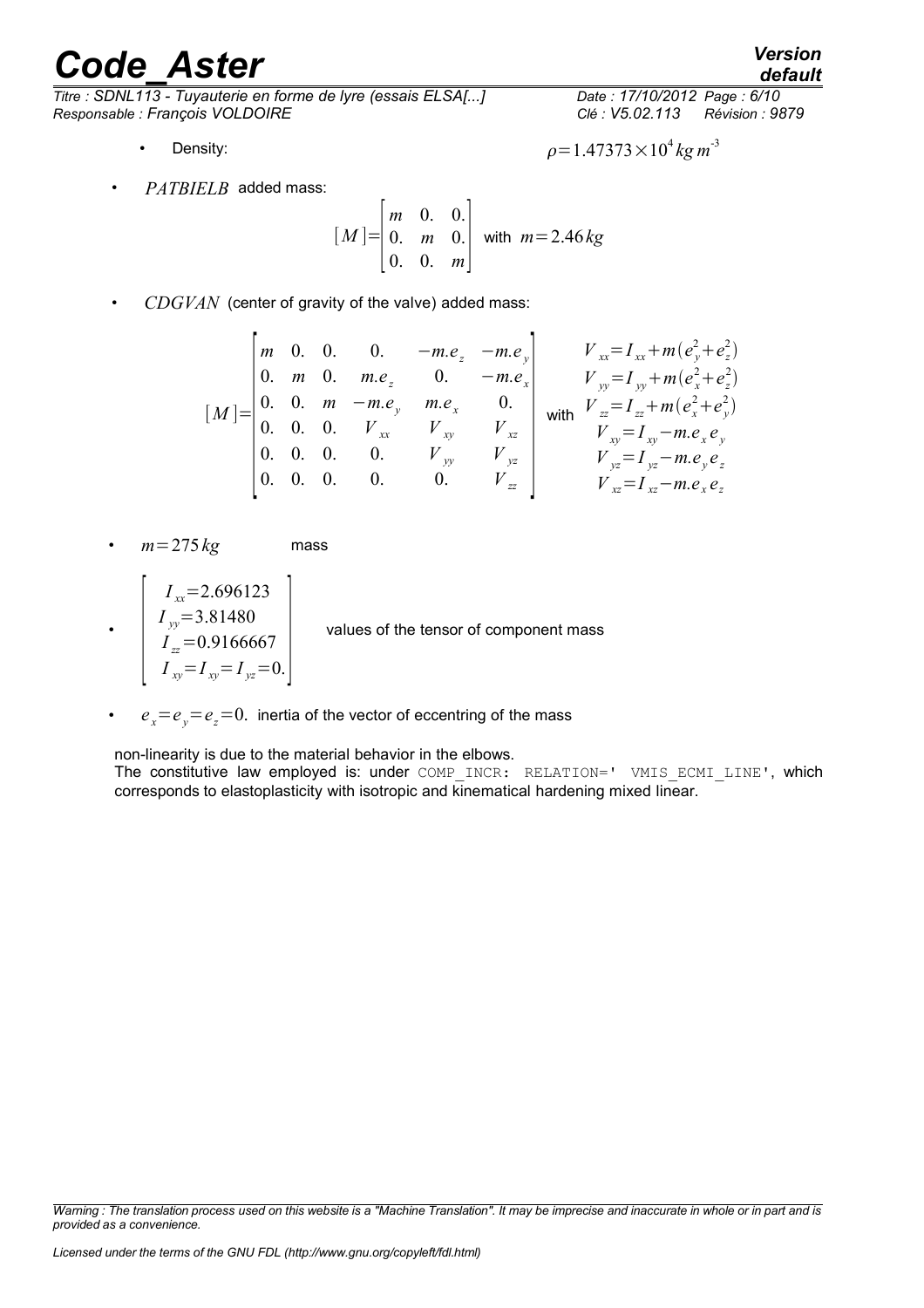*Titre : SDNL113 - Tuyauterie en forme de lyre (essais ELSA[...] Date : 17/10/2012 Page : 7/10 Responsable : François VOLDOIRE Clé : V5.02.113 Révision : 9879*

*default*

### **1.3 Boundary conditions and loadings**

#### **imposed Displacements:**

- *ENC1 , ENCBIS1* :  $DX = DY = DZ = DRX = DRY = DRZ = 0$
- *ENC2 , ENCBIS2* :  $DX = DY = DZ = DRX = DRY = DRZ = 0$
- *PATBIEL4* :  $DX = DY = DZ = DRZ = 0$
- *PATBIEL3* :  $DRZ=0$

#### **Imposed connections:**

| $\cdot$ PATVAN, VANNE :                        | LIAISON SOLIDE |  |  |
|------------------------------------------------|----------------|--|--|
| 'PATBIEL3, PATBIEL2: LIAISON_UNIF (DX, DY, DZ) |                |  |  |

#### **imposed Pressure:**

• *COUDES , POUTRES* : *PRES*=120.5 *Pa*

#### **Seismic loading:**

•The structure is subjected to a seismic loading according to the direction X. the imposed accelerogram is characterized by a total period of 40,95 *s* and time step of 0,01 *s* .

### **1.4 Initial conditions and list of computation moments**

the system is initially at rest.

To limit the TEMPS CPU, one final moment will carry out computational simulation only until one being worth 0,17 *s* . A this time, the level of loading reaches plasticity is such that was already declared.

One builds one list of computation moments optimized: time step the passer by of 0,01 *s* to 0,001 S in order to going quickly into linear and reducing the time step right one before plasticization.

*Warning : The translation process used on this website is a "Machine Translation". It may be imprecise and inaccurate in whole or in part and is provided as a convenience.*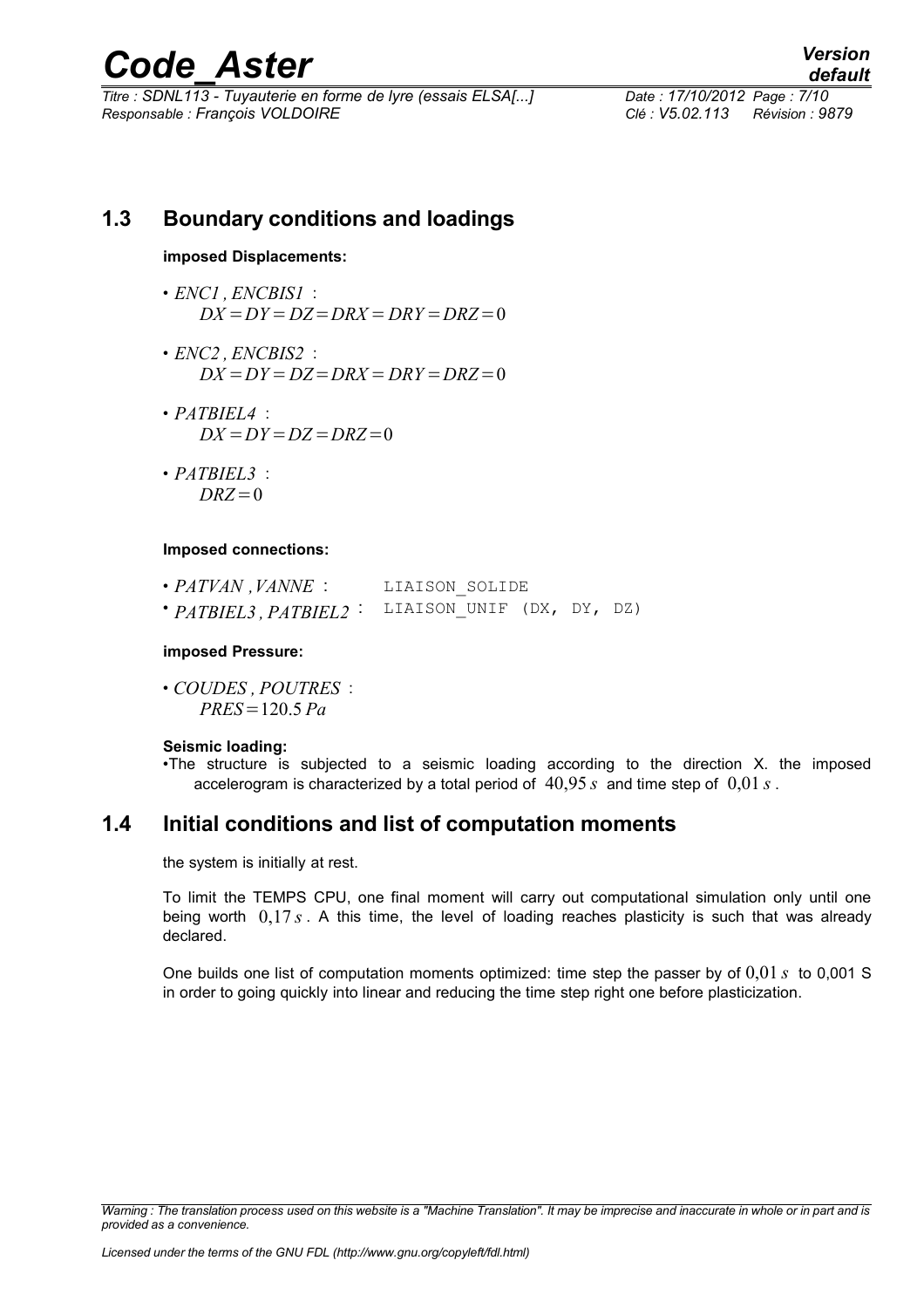*Titre : SDNL113 - Tuyauterie en forme de lyre (essais ELSA[...] Date : 17/10/2012 Page : 8/10 Responsable : François VOLDOIRE Clé : V5.02.113 Révision : 9879*

## **2 Reference solution**

### **2.1 Computation of reference**

This computation is a test of non regression. It thus does not present of results a reference.

Course of computation:

- •Computation of the stiffness matrixes and mass (operator ASSEMBLY),
- •Computation of the seismic loading,
- •nonlinear Direct transient analysis in relative reference, mono-bearing.

### **2.2 Quantities references**

DX : represent, according to the field of variables:

- •DEPL : the component of relative displacement following axis *x*
- •REAC\_NODA : the component of the nodal reaction along the axis  $\bar{x}$
- *V1* : component of field VARI ELNO giving the cumulated plastic strain.

### **2.3 Results of reference**

| Component                                      | Localizatio<br>n<br>$\left( s\right)$ | Time      | Field |
|------------------------------------------------|---------------------------------------|-----------|-------|
| Node $N160$                                    | 0.01                                  | DEPL      | DX    |
| Node $L$                                       | 0.01                                  | REAC NODA | DX    |
| Node $A$                                       | 0.01                                  | REAC NODA | DX    |
| Node $L$                                       | 0.17                                  | REAC NODA | DX    |
| Subpoint 25 of node $N10$ of the<br>mesh $M10$ | 0.17                                  | VARI ELNO | VI    |

*Warning : The translation process used on this website is a "Machine Translation". It may be imprecise and inaccurate in whole or in part and is provided as a convenience.*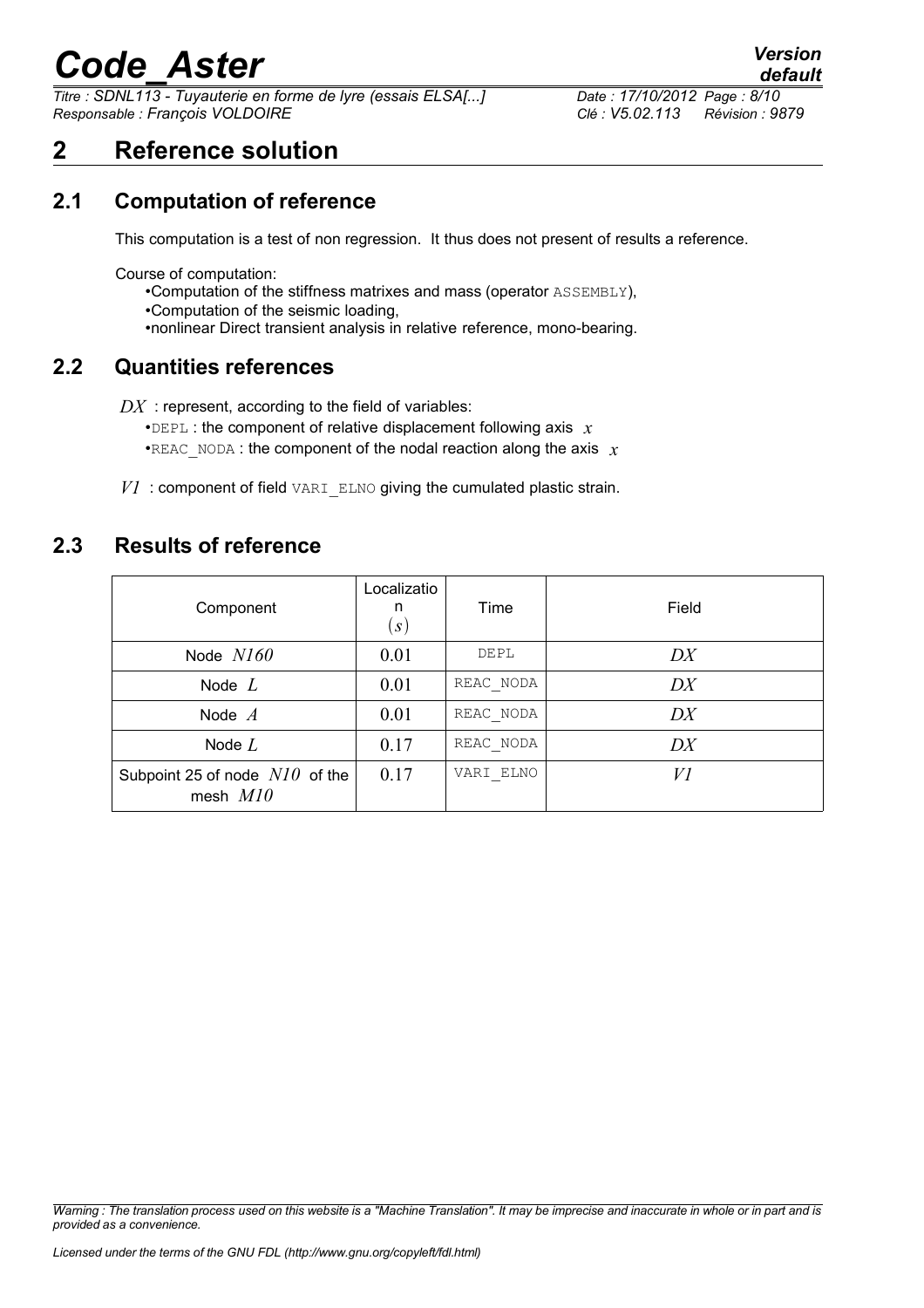*Titre : SDNL113 - Tuyauterie en forme de lyre (essais ELSA[...] Date : 17/10/2012 Page : 9/10 Responsable : François VOLDOIRE Clé : V5.02.113 Révision : 9879*

## **3 Modelization A**

### **3.1 Characteristic of the modelization**



**Appears 3.1-a: Mesh.**

Modelization POU D T : Mesh group: *PATBIELA ,PATBIELC , PATVAN , BIELA , BIELB ,BIELC* Modelization TUYAU 3M :

Mesh group: *POUTRES ,COUDES*

Modelization DIS\_TR : Mesh group: *CDGVAN*

Modelization DIS T: Group of mesh: *PARBIELB*

| Many nodes:       | 161 |                       |      |   |
|-------------------|-----|-----------------------|------|---|
| Number of meshes: | 86  | That<br>is to<br>say: |      |   |
|                   |     |                       | POI1 |   |
|                   |     |                       | SEG2 | Q |
|                   |     |                       | SEG3 |   |

the diagram of integration in time is: NEWMARK, in formulation DEPLACEMENT. The only parts treated in nonlinear (RELATION=' VMIS ECMI LINE') are the elbows.

*Warning : The translation process used on this website is a "Machine Translation". It may be imprecise and inaccurate in whole or in part and is provided as a convenience.*